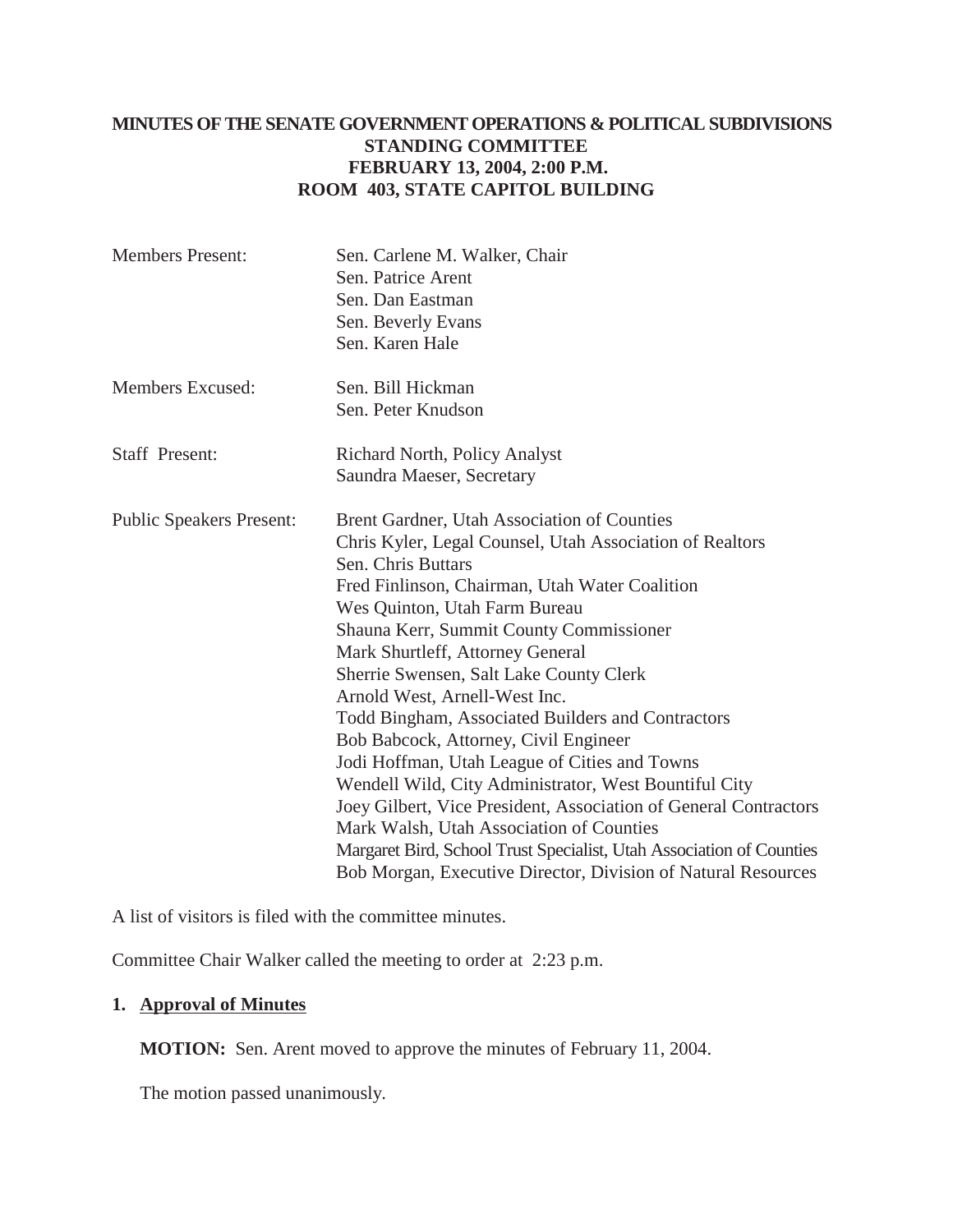Minutes of the Senate Government Operations and Political Subdivisions Standing Committee February 13, 2004 Page 2

# **2. S.B. 215 County Powers Amendments** *(D. Gladwell)*

Sen. David Gladwell introduced the bill and distributed 2nd Sub. S.B. 215.

**MOTION:** Sen. Evans moved to adopt 2nd Sub. S.B. 215.

The motion passed unanimously.

Brent Gardner, Utah Association of Counties, and Shauna Kerr, Summit County Commissioner, spoke in opposition to the bill.

Chris Kyler, Legal Counsel, Utah Association of Realtors; Sen. Chris Buttars; Fred Finlinson, Chairman, Utah Water Coalition; and Wes Quinton, Utah Farm Bureau, spoke in support of the bill.

**MOTION:** Sen. Eastman moved to pass 2nd Sub. S.B. 215 out with a favorable recommendation.

The motion passed unanimously.

#### **3. S.B. 236 Utah Public Officers' and Employees' Ethics Act Amendments** *(D. C. Buttars)*

Sen. Chris Buttars introduced the bill, assisted by Mark Shurtleff, Attorney General.

**MOTION:** Sen. Arent moved to pass S.B. 236 out with a favorable recommendation.

The motion passed with Sen. Eastman and Sen. Evans voting in opposition.

Sen. Hale assumed the chair from Sen. Walker

## **4. S.B. 157 Authorization to Perform Marriages** *(C. Walker)*

Sen. Walker introduced the bill.

**MOTION:** Sen. Walker moved to amend S.B. 157 as follows:

- 1. Page 1, Line 24 through Page 2, Line 32
	- 24 **30-1-6. Who may solemnize marriages -- Certificate.**
	- 25 (1) Marriages may be solemnized by the following persons only: \* \* \* *Some lines not shown* \* \* \*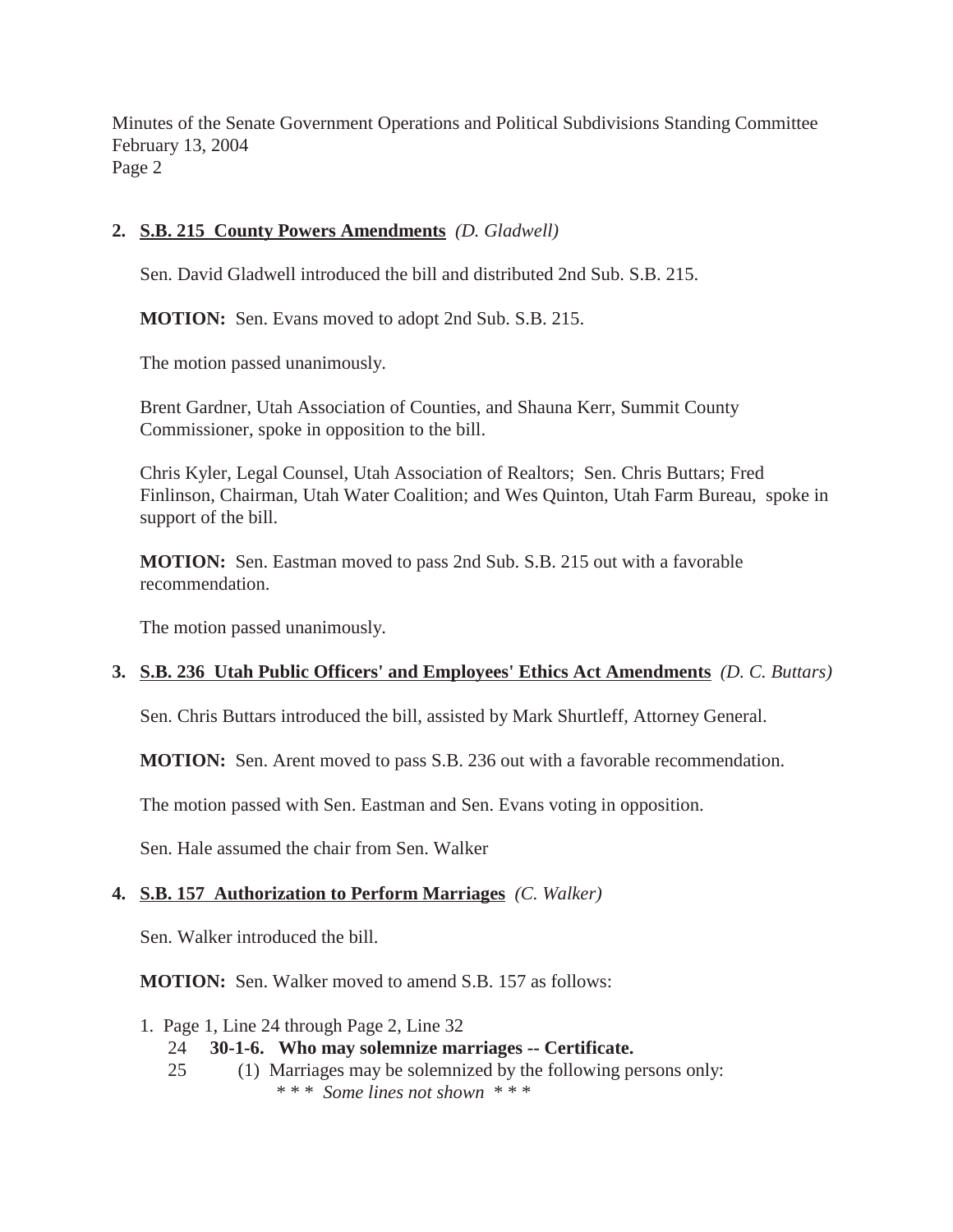Minutes of the Senate Government Operations and Political Subdivisions Standing Committee February 13, 2004

Page 3

- 31 (d) mayors of municipalities **or county executives** ;
- 32 (e) a justice, judge, or commissioner of a court of record;
- 2. Page 3, Lines 63 through 65
	- 63 (3) Notwithstanding any other provision in law, no person authorized under Subsection
	- 64 (1) to solemnize a marriage may delegate or deputize another person to perform the function of
	- 65 solemnizing a marriage **, except that only full-time employees of the office responsible for the issuance of marriage licenses may be deputized** .

The motion passed unanimously.

Brent Gardner, Utah Association of Counties, and Sherrie Swensen, Salt Lake County Clerk, spoke in support of the bill.

**MOTION:** Sen. Evans moved to pass S.B. 157, as amended, out with a favorable recommendation.

The motion passed with Sen. Arent and Sen. Hale voting in opposition.

Sen. Walker assumed the chair from Sen. Hale

#### **5. S.B. 183 Local Governments - Authority for Design-build Construction** (H. Stephenson)

Sen. Stephenson introduced the bill.

Sen. Eastman moved to amend S.B. 183 with Amendment 1 as follows:

- 1. Page 4, Lines 101 through 104
	- 101 (b) except as provided in Subsection (3), enter into a contract for the completion of the
	- 102 building improvement or public works project with:
	- 103 (i) the lowest responsive responsible bidder[.]; or
	- 104 (ii) for a design-build project, a responsible bidder that **: (A)** offers design-build services **; and (B) satisfies the local entity's criteria relating to financial strength, past performance, integrity, reliability, and other factors that the local entity uses to assess the ability of a bidder to perform fully and in good faith the contract requirements for a design-build project** .

The motion passed unanimously.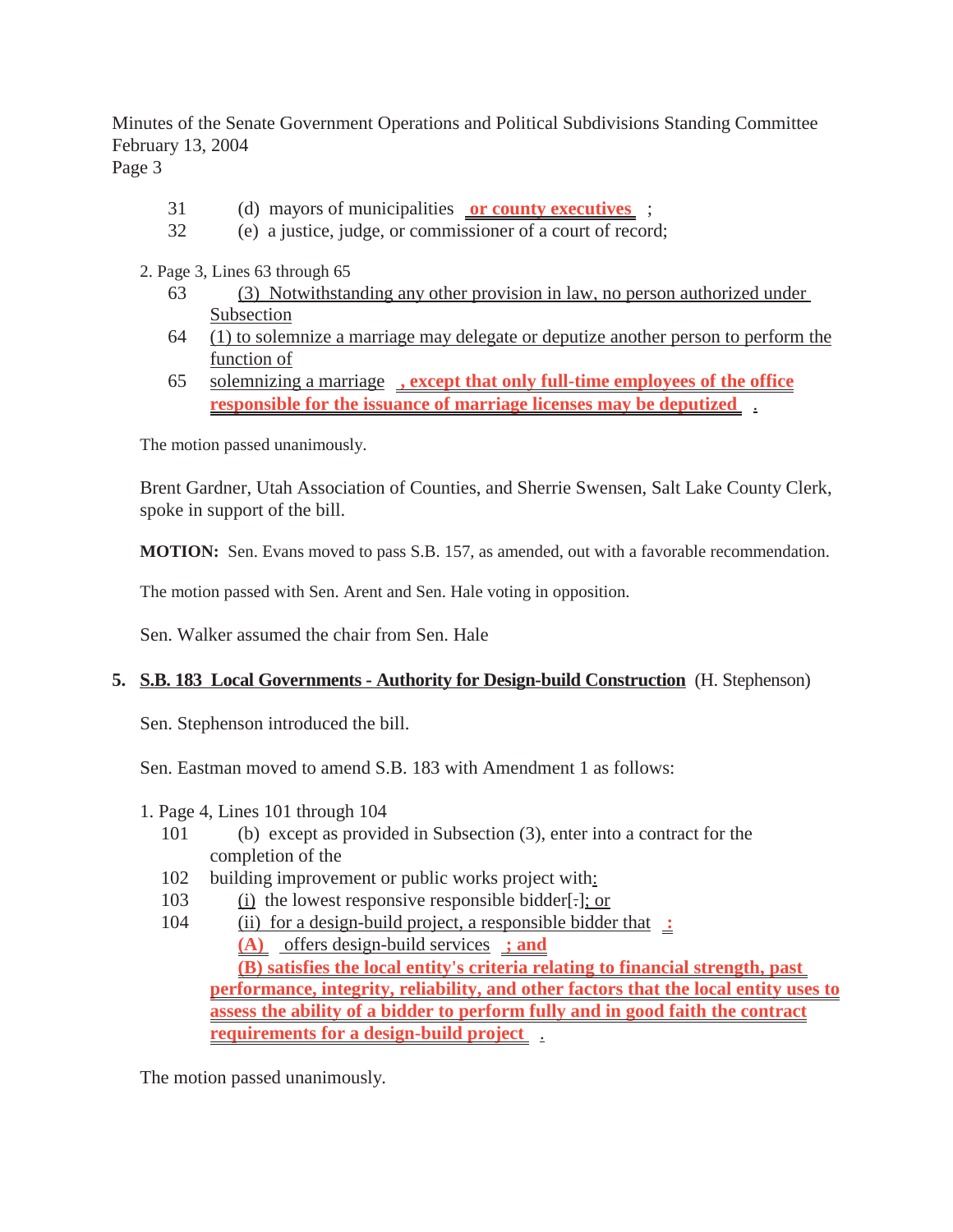Minutes of the Senate Government Operations and Political Subdivisions Standing Committee February 13, 2004

Page 4

**MOTION:** Sen. Eastman moved to amend S.B. 183 with Amendment 2, Item 1. as follows:

- 1. Page 2, Lines 51 through 53
	- 51 (4) "Design-build project" means a building improvement or public works project **costing over \$4,000,000** with
	- 52 respect to which both the design and construction are provided for in a single contract with a
	- 53 contractor or combination of contractors capable of providing design-build services.

The motion passed with Sen. Arent and Sen. Hale voting in opposition.

Arnold West, Arnell-West Inc; and Todd Bingham, Associated Builders and Contractors, spoke in opposition to the bill.

Bob Babcock, Attorney; and Joey Gilbert, Vice President, Association of General Contractors, spoke in support of the bill.

Jodi Hoffman, Utah League of Cities and Towns; and Wendell Wild, City Administrator, West Bountiful City, spoke in support of the bill, but wanted the \$4,000,000 limit lowered.

**MOTION:** Sen. Evans moved to hold S.B. 183, as amended.

**SUBSTITUTE MOTION:** Sen. Hale moved to amend S.B. 183 as follows:

1. Page 2, Line 51 Delete \$4,000,000 and insert \$1,000.000.

The substitute motion passed unanimously.

**MOTION:** Sen. Hale moved to pass S.B. 183, as amended, out with a favorable recommendation.

The motion passed unanimously.

## **6. H.B. 206S2 Constitutional Defense Council Amendments** *(M. Noel)*

Rep. Mike Noel introduced the bill.

**MOTION:** Sen. Evans moved to amend H.B. 206S2 as follows: 1. Page 5, Lines 138 through 143 House Floor Amendments 2-9-2004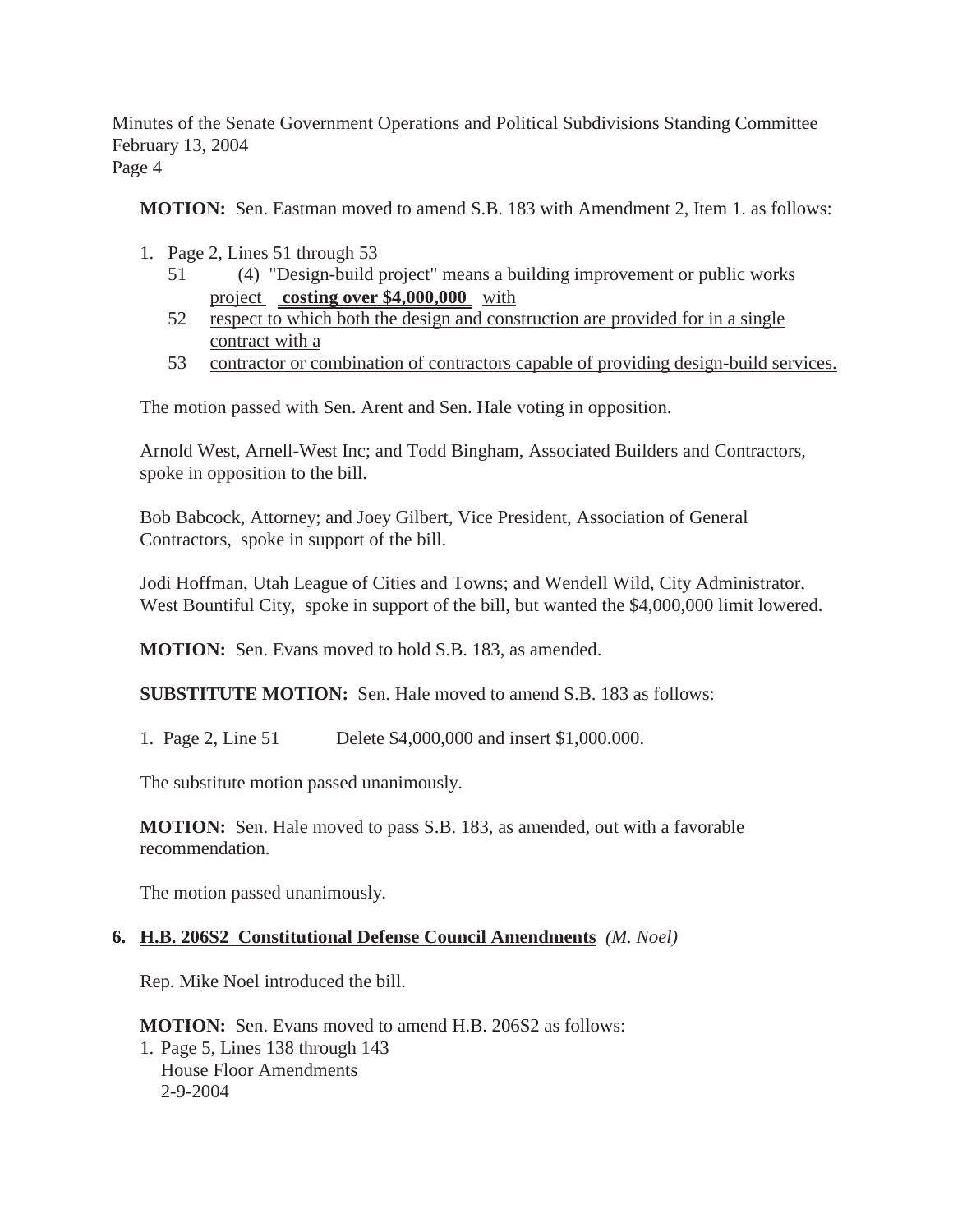Minutes of the Senate Government Operations and Political Subdivisions Standing Committee February 13, 2004

Page 5

- 138 *[* $\frac{7}{2}$  *(a)* **At least**  $\hat{H}$  **[14] 10**  $\hat{h}$  **calendar days before the state submits final draft documents**
- **138a relating**
- **139 to land use plans to any federal land management agency, the governor shall make those**
- **140** documents available to any member of the Constitutional Defense Council **II AND ANY COUNTY** ¡
- **140a who requests them.**
- **141 (b) Members may make recommendations to the governor or the governor's designee**
- **142 about changes to be made to the documents before they are submitted to the federal land**
- **143 management agency. ]]**

**(7) (a) At least 20 calendar days before the state submits comments on the draft environmental impact statement or environmental assessment for a proposed land management plan of any federal land management agency, the governor shall make those documents available to:**

**(i) members of the council; and**

**(ii) any county executive, county council member, or county commissioner of a county that is covered by the management plan and that has established formal cooperating agency status with the relevant federal land management agency regarding the proposed plan.**

**(b) (i)Council members or local government officials receiving the documents may make recommendations to the governor or the governor's designee concerning changes to the documents before they are submitted to the federal land management agency.**

**(ii) Council members or local government officials shall submit recommendations to the governor or the governor's designee no later than 10 calendar days after receiving the documents under Section (7) (a).**

**(c) Documents transmitted or received under this Section (7) are drafts and are protected records pursuant to Subsection 63-2-304(22).** 

Page 6, Lines 160 through 167

House Floor Amendments

2-9-2004

- 160 (5) The Legislature may annually appropriate monies from the Constitutional Defense
- 161 Restricted Account to one or more of the following:
- 162 (a) the Constitutional Defense Council to carry out its duties in Section 63C-4-102;
- 163 (b) the Office of the Governor **, to be used only** for the purpose of asserting, defending, or litigating state
- 164 and local government rights under R.S. 2477, in accordance with a plan developed and
- 165 approved as provided in Section 63C-4-104; **[[ or ]]**
- 166 (c) a county or association of counties to assist counties, consistent with the purposes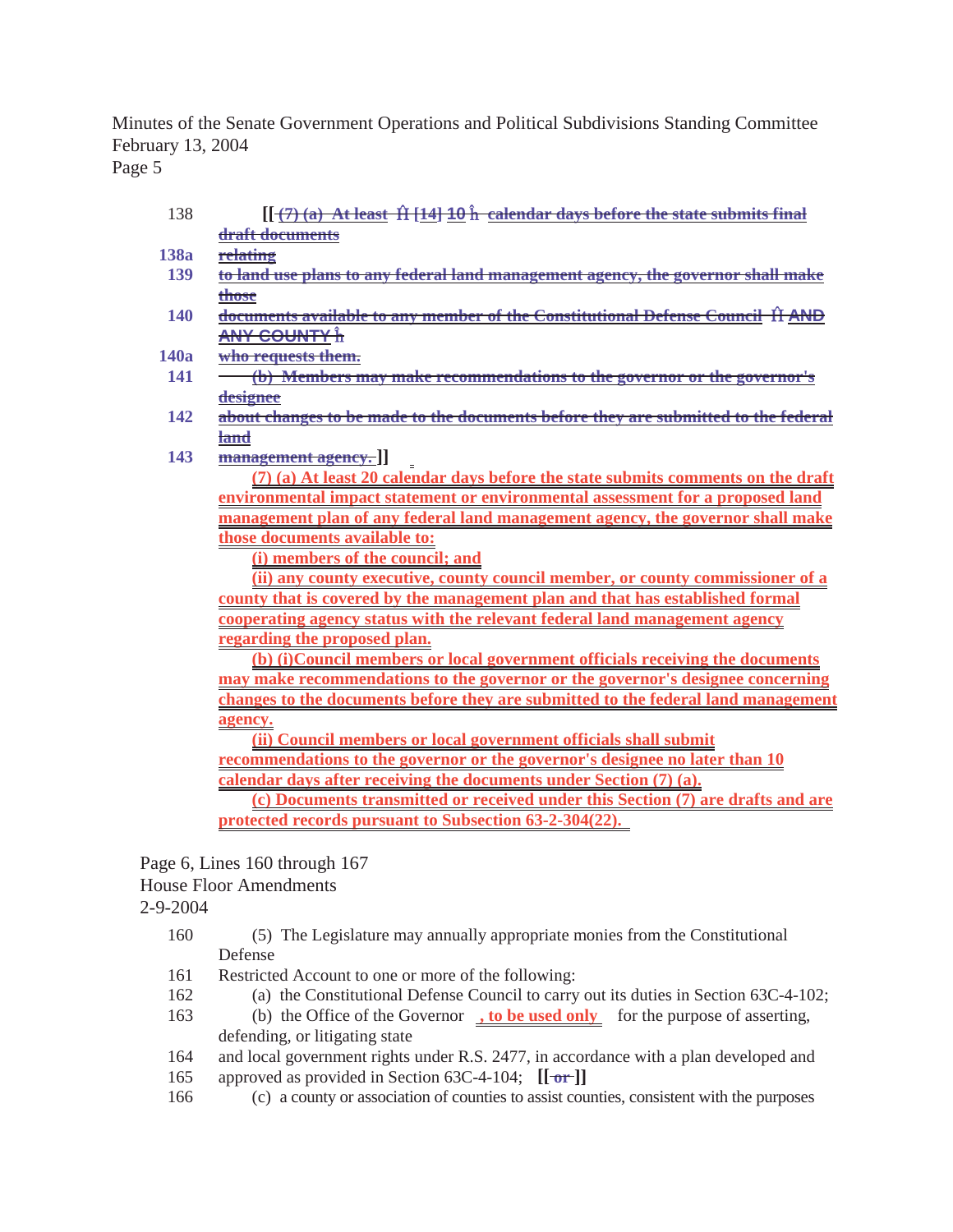Minutes of the Senate Government Operations and Political Subdivisions Standing Committee February 13, 2004 Page 6

167 of the council, in pursuing issues affecting the counties  $[[\cdot]]$  or **(d) the Office of the Attorney General, to be used only for public lands counsel and assistance and litigation to the state or local governments including asserting, defending, or litigating state and local government rights under R.S. 2477 in accordance with a plan developed and approved as provided in Section 63c-4-104.** 

The motion passed unanimously.

Mark Walsh, Utah Association of Counties; Margaret Bird, School Trust Specialist, Utah Association of Counties; and Bob Morgan, Executive Director, DNR, spoke in support of the bill.

**MOTION:** Sen. Evans moved to pass H.B.206S2, as amended, out with a favorable recommendation.

The motion passed unanimously.

**MOTION:** Sen. Eastman moved to adjourn.

The motion passed unanimously.

Committee Chair Walker adjourned the meeting at 4:05 p.m.

Minutes reported by Saundra Maeser, Secretary

\_\_\_\_\_\_\_\_\_\_\_\_\_\_\_\_\_\_\_\_\_\_\_\_\_\_ \_\_\_\_\_ Sen. Carlene Walker, Committee Chair